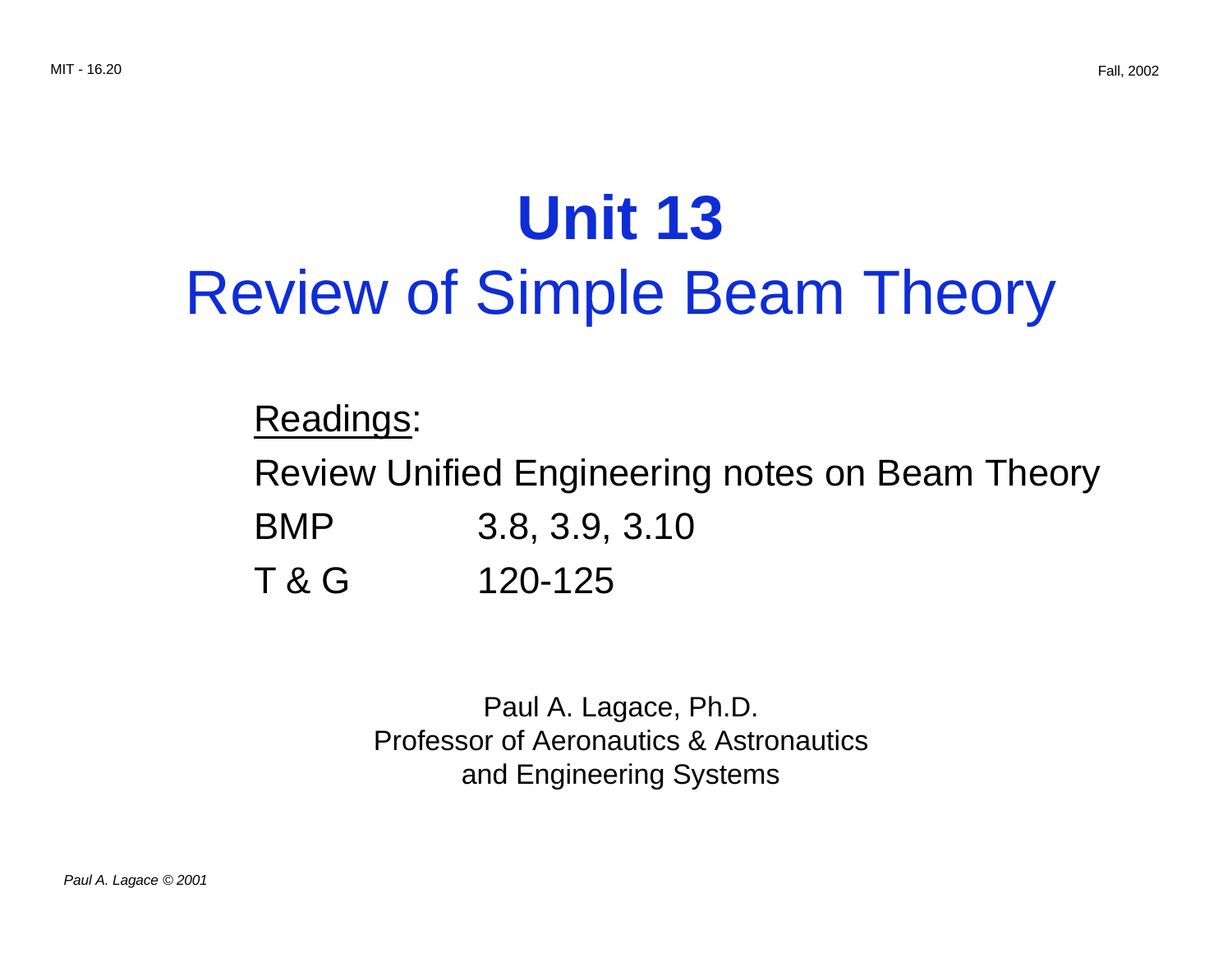# **IV. General Beam Theory**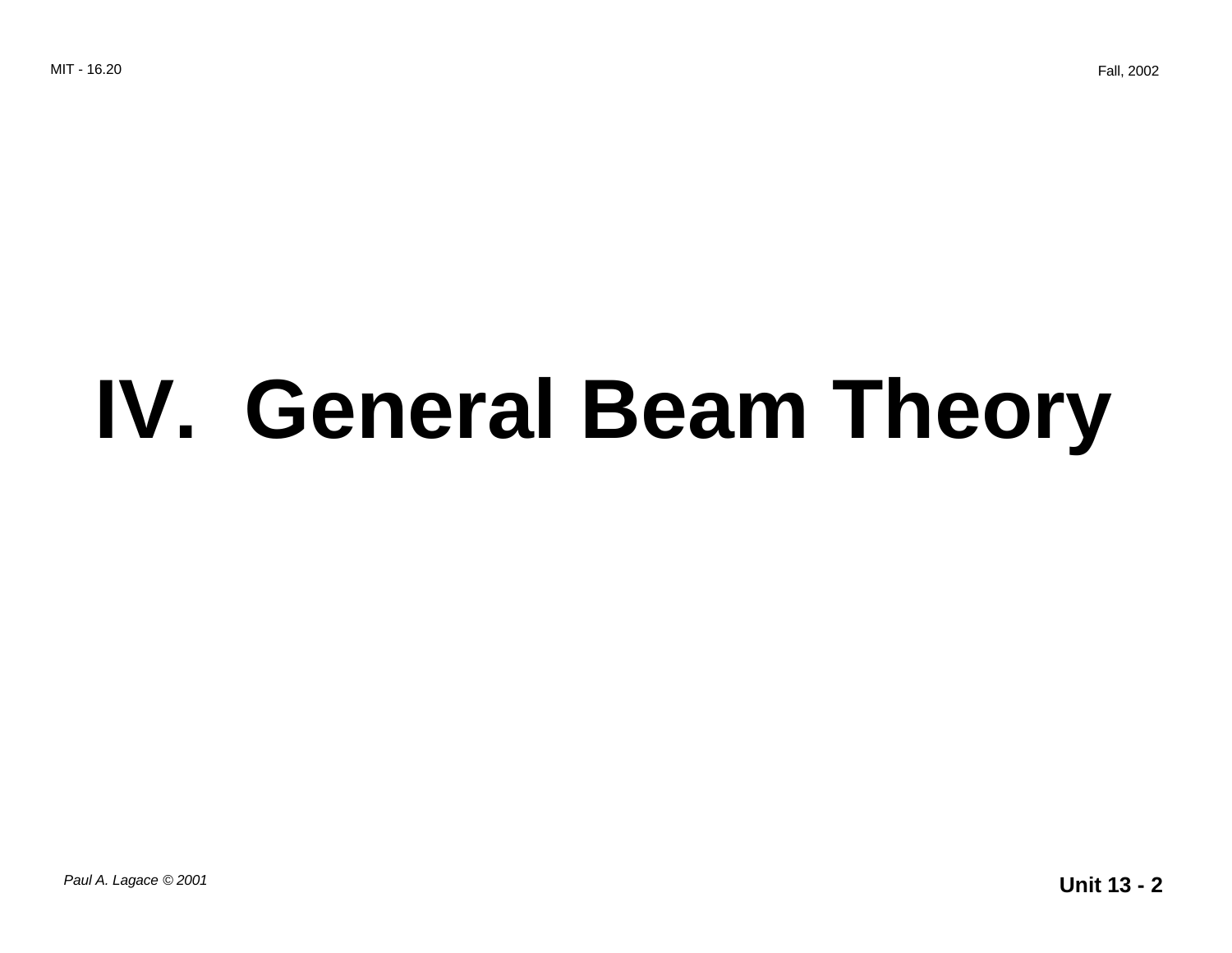We have thus far looked at:

- in-plane loads
- torsional loads

In addition, structures can carry loads by *bending*. The 2-D case is a *plate*, the simple 1-D case is a *beam*. Let's first review what you learned in Unified as **Simple Beam Theory** 

### (review of) Simple Beam Theory

A beam is a bar capable of carrying loads in bending. The loads are applied transverse to its longest dimension.

Assumptions:

#### 1. Geometry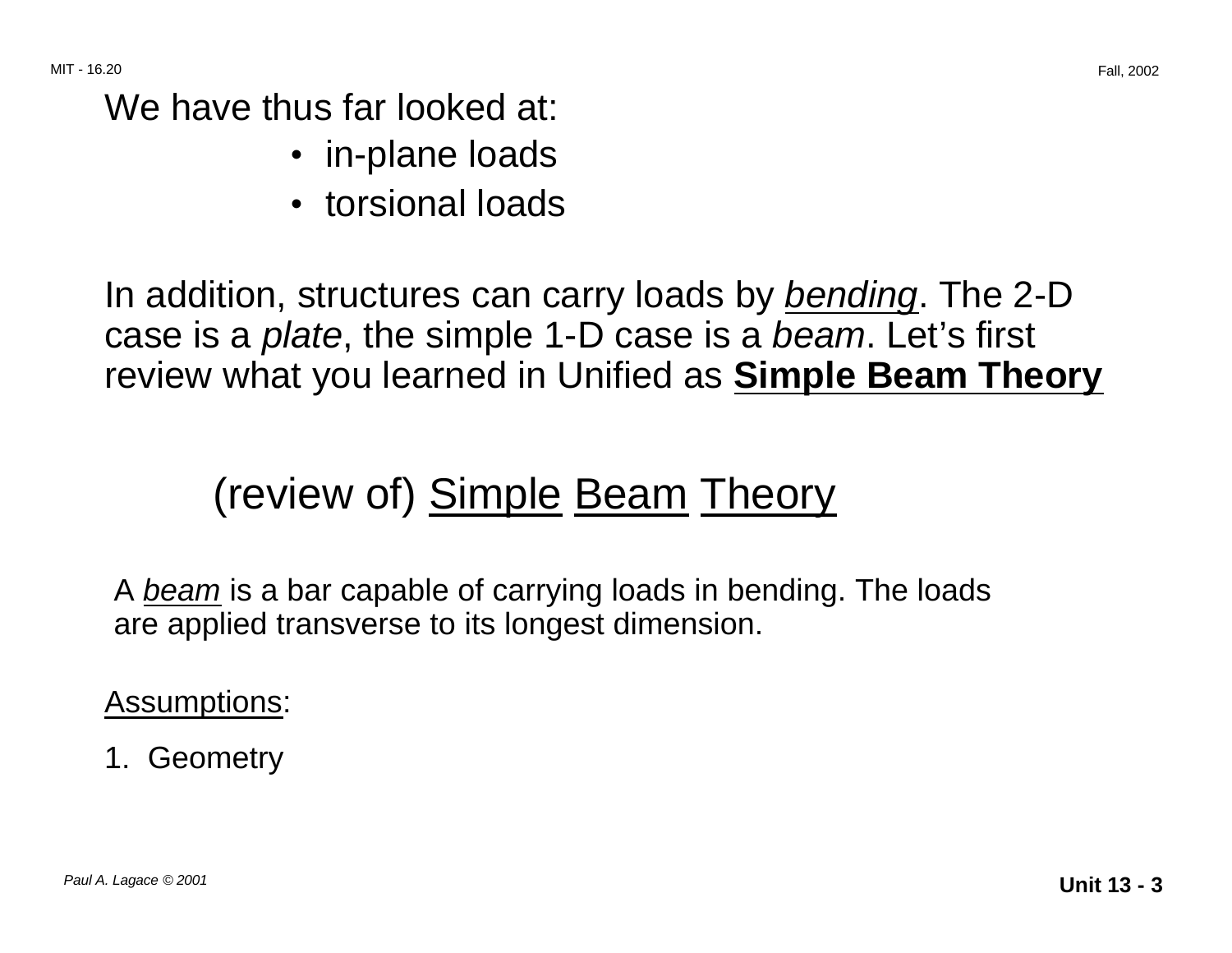#### **Figure 13.1 General Geometry of a Beam**



- a) long & thin  $\Rightarrow$   $\ell$  >> b, h
- b) loading is in z-direction
- c) loading passes through "shear center"  $\Rightarrow$  no torsion/twist (we'll define this term later and relax this constraint.)
- d) cross-section can vary along x
- 2. Stress state

a) 
$$
\sigma_{yy}
$$
,  $\sigma_{yz}$ ,  $\sigma_{xy} = 0 \implies$  no stress in y-direction  
b)  $\sigma_{xx} >> \sigma_{zz}$ 

 $\sigma_{\rm xz} \rightarrow 0$  is  $\frac{1}{2}$  and  $\sigma_{\rm xz}$  and  $\sigma_{\rm xz}$  and  $\sigma_{\rm xz}$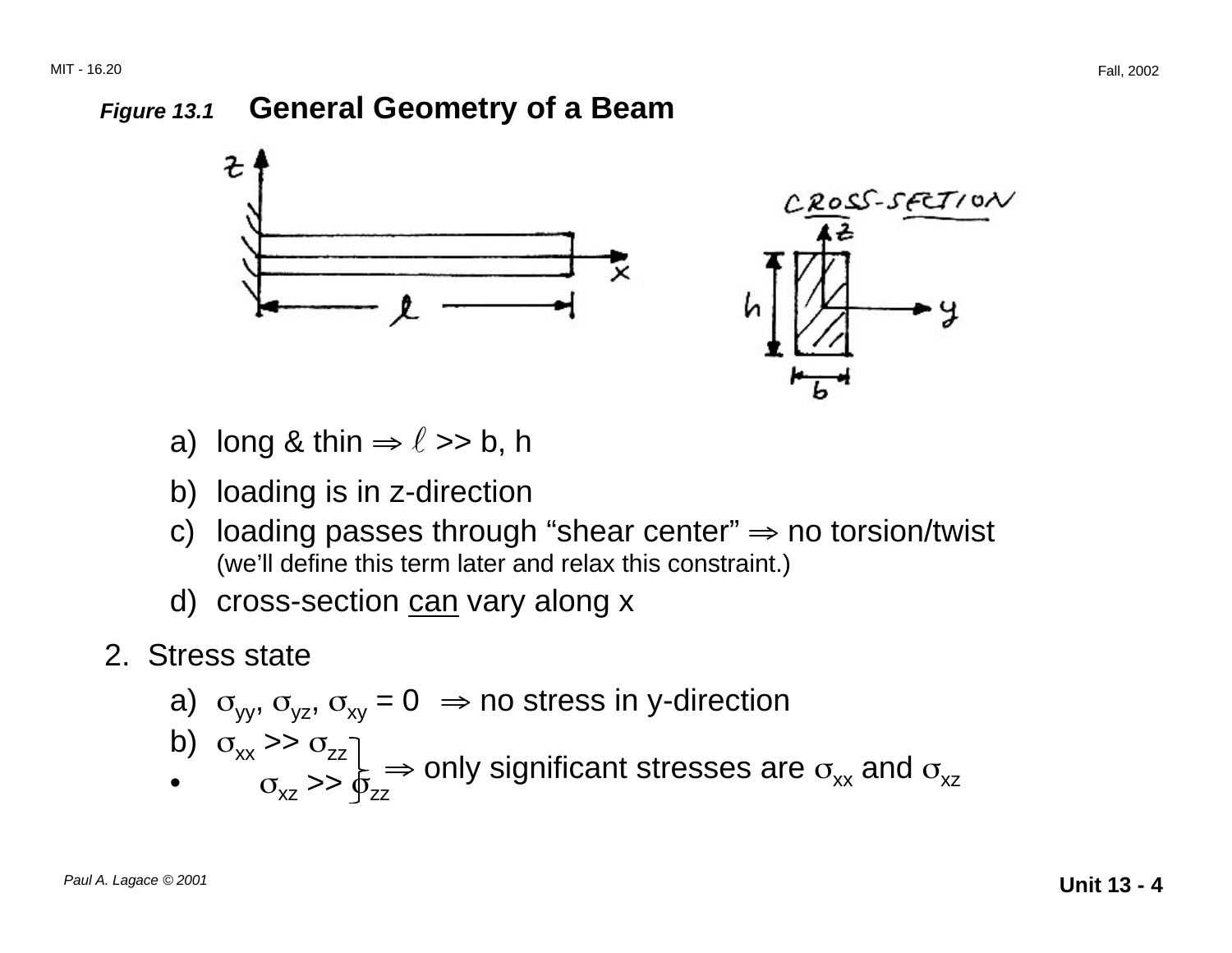Note: there is a load in the z-direction to cause these stresses, but generated  $\sigma_{xx}$  is much larger (similar to pressurized cylinder example)

Why is this valid?

Look at moment arms:

**Figure 13.2 Representation of force applied in beam** 

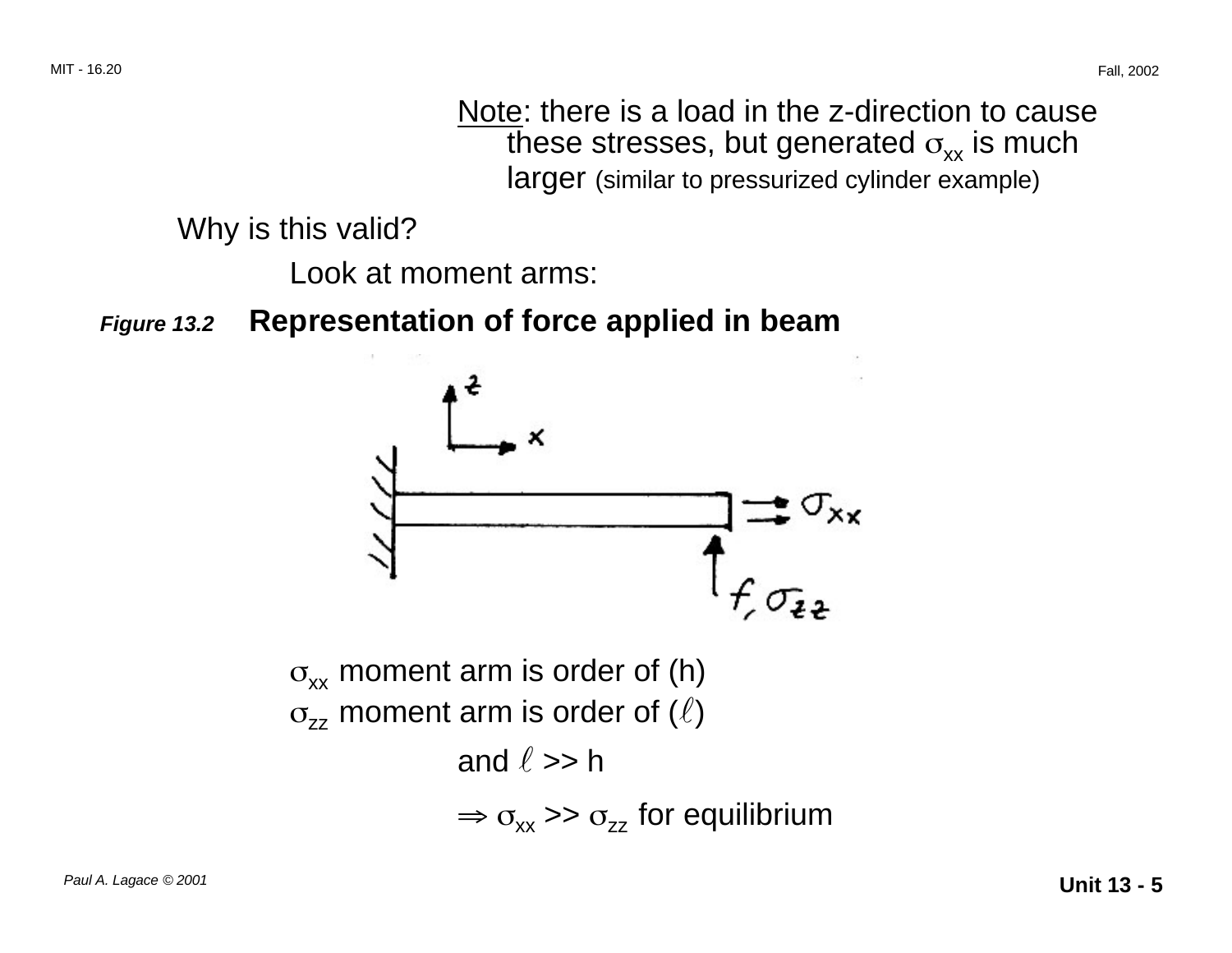3. Deformation

**Figure 13.3 Representation of deformation of cross-section of a beam** 



define:  $w =$  deflection of midplane (function of x only)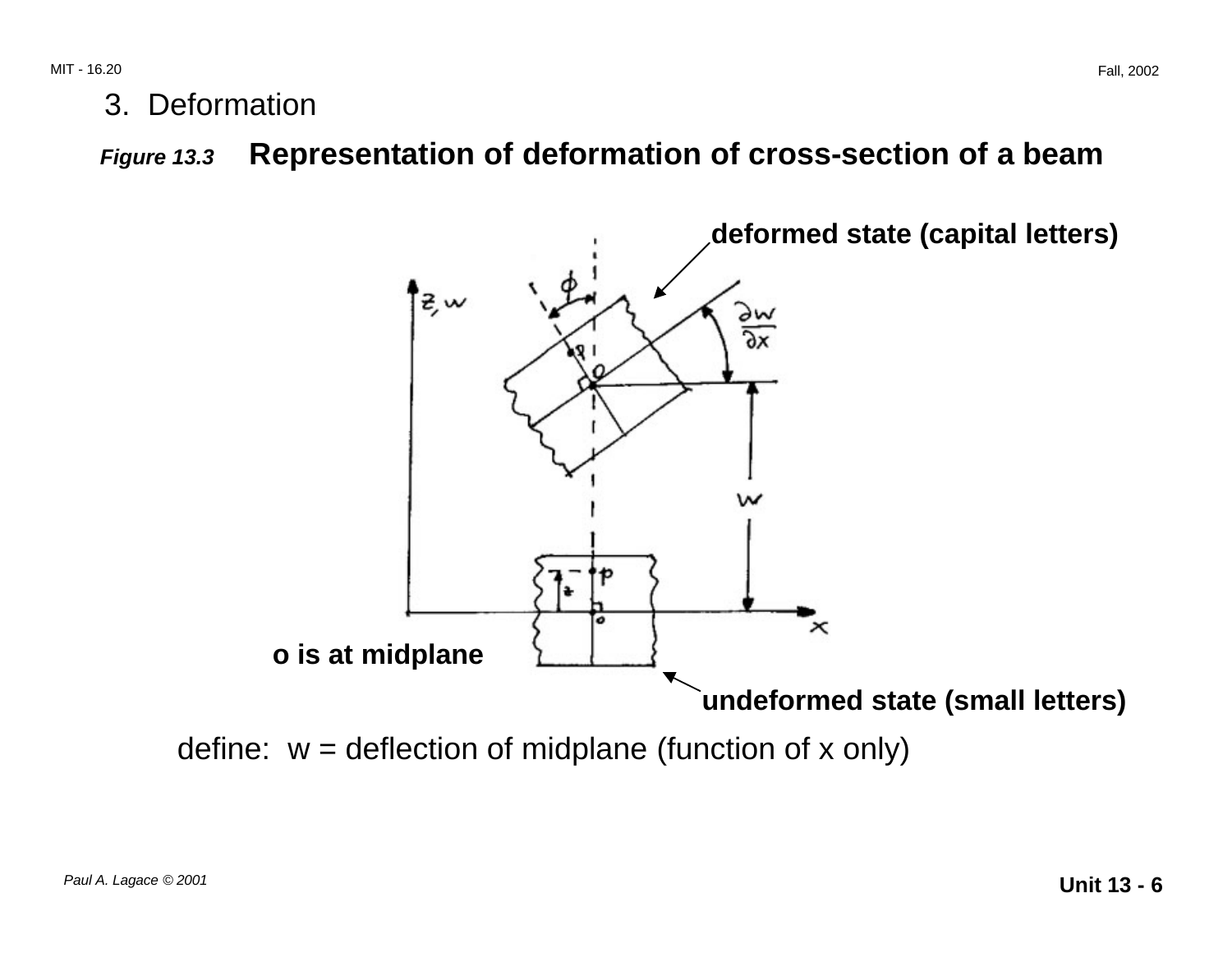a) Assume plane sections remain plane and perpendicular to the midplane after deformation

"Bernouilli - Euler Hypothesis" ~ 1750

b) For small angles, this implies the following for deflections:



**Figure 13.4 Representation of movement in x-direction of two points** 

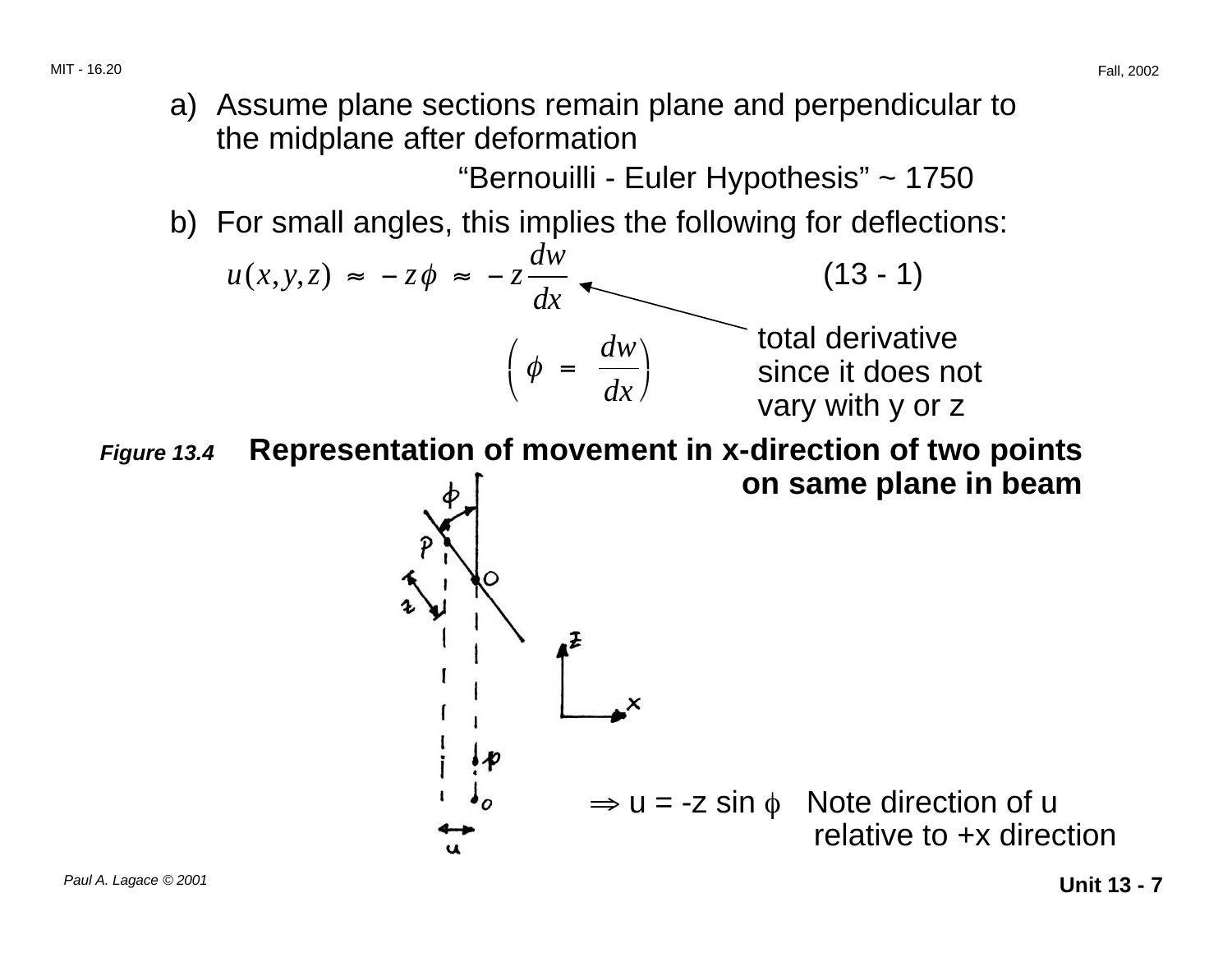and for 
$$
\phi
$$
 small:  
\n $\Rightarrow$  u = -z  $\phi$   
\n $v(x, y, z) = 0$   
\n $w(x, y, z) \approx w(x)$  (13 - 2)

Now look at the strain-displacement equations:

$$
\varepsilon_{xx} = \frac{\partial u}{\partial x} = -z \frac{d^2 w}{dx^2}
$$
 (13 - 3)  
\n
$$
\varepsilon_{yy} = \frac{\partial v}{\partial y} = 0
$$
  
\n
$$
\varepsilon_{zz} = \frac{\partial w}{\partial z} = 0
$$
 (no deformation through thickness)  
\n
$$
\varepsilon_{xy} = \frac{\partial u}{\partial y} + \frac{\partial v}{\partial x} = 0
$$
  
\n
$$
\varepsilon_{yz} = \frac{\partial v}{\partial z} + \frac{\partial w}{\partial y} = 0
$$
  
\n
$$
\varepsilon_{xz} = \frac{\partial u}{\partial z} + \frac{\partial w}{\partial x} = -\frac{\partial w}{\partial x} + \frac{\partial w}{\partial x} = 0
$$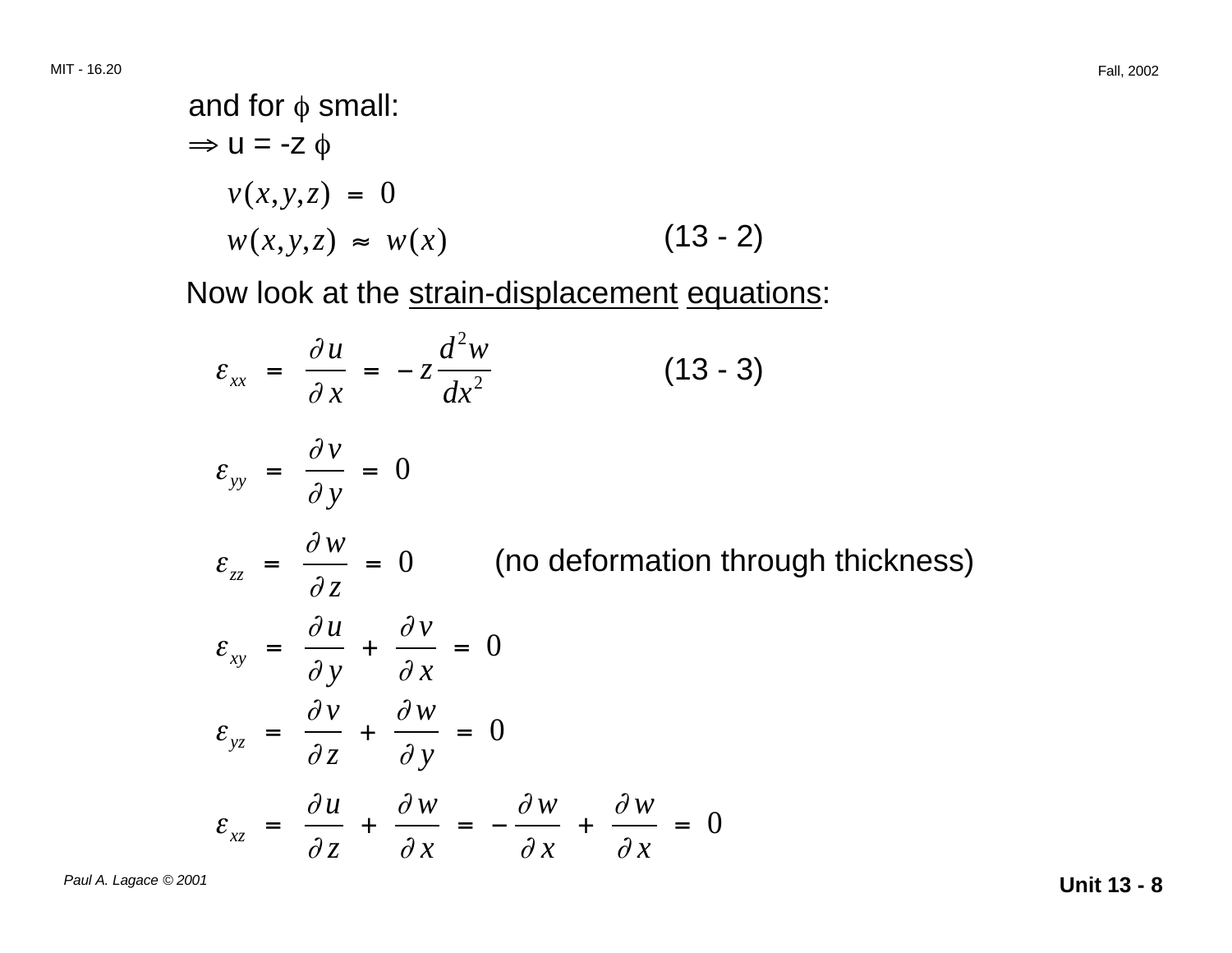Now consider the stress-strain equations (for the time being consider isotropic…extend this to orthotropic later)

$$
\varepsilon_{xx} = \frac{\sigma_{xx}}{E}
$$
 (13 - 4)  
\n
$$
\varepsilon_{yy} = -\frac{\nu \sigma_{xx}}{E}
$$
  $\leftarrow$  small inconsistency with previous  
\n
$$
\varepsilon_{zz} = -\frac{\nu \sigma_{xx}}{E}
$$
  $\leftarrow$  small inconsistency with previous  
\n
$$
\varepsilon_{xy} = \frac{2(1+\nu)}{E} \sigma_{xy} = 0
$$
\n
$$
\varepsilon_{yz} = \frac{2(1+\nu)}{E} \sigma_{yz} = 0
$$
\n
$$
\varepsilon_{zx} = \frac{2(1+\nu)}{E} \sigma_{zx}
$$
  $\leftarrow$  inconsistency again!

We get around these inconsistencies by saying that  $\varepsilon_{yy}$ ,  $\varepsilon_{zz}$ ,  $\varepsilon_{xz}$  are very small but not quite zero. This is an **approximation**. We will evaluate these later on.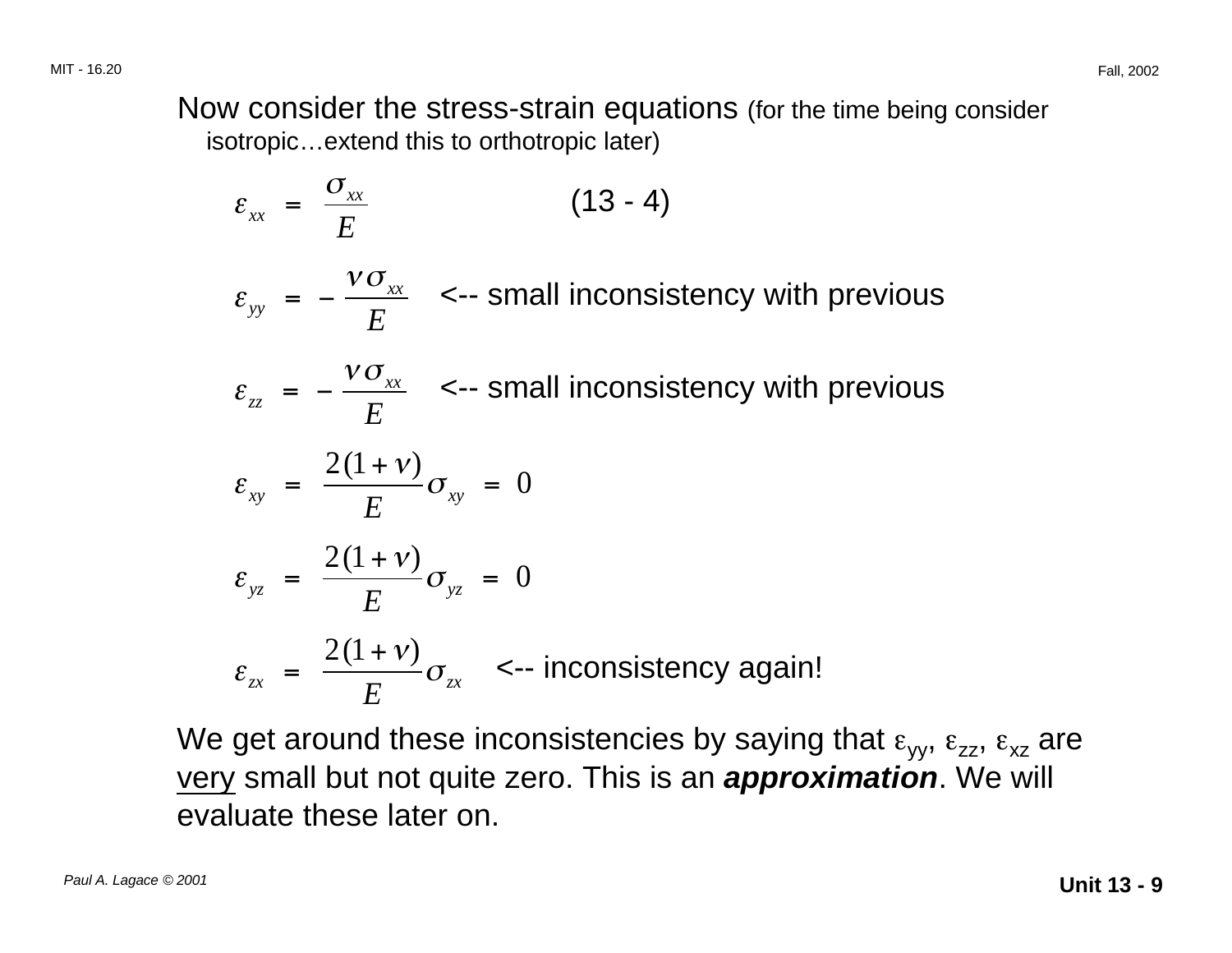#### 4. Equilibrium Equations

#### Assumptions:

- a) no body forces
- b) equilibrium in y-direction is "ignored"
- c) x, z equilibrium are satisfied in an average sense

So:

$$
\frac{\partial \sigma_{xx}}{\partial x} + \frac{\partial \sigma_{xz}}{\partial z} = 0 \qquad (13-5)
$$

$$
0 = 0 \t\t (y - equilibrium)
$$

$$
\frac{\partial \sigma_{xz}}{\partial x} + \frac{\partial \sigma_{zz}}{\partial z} = 0 \qquad (13-6)
$$

Note, average equilibrium equations:

$$
\iint\limits_{face} \left[ \quad \text{Eq. (13–6)} \quad \right] dy \, dz \implies \frac{dS}{dx} = p \tag{13–6a}
$$

$$
\iint_{face} z \left[ \text{Eq. (13-5)} \right] dy dz \Rightarrow \frac{dM}{dx} = S \quad (13-5a)
$$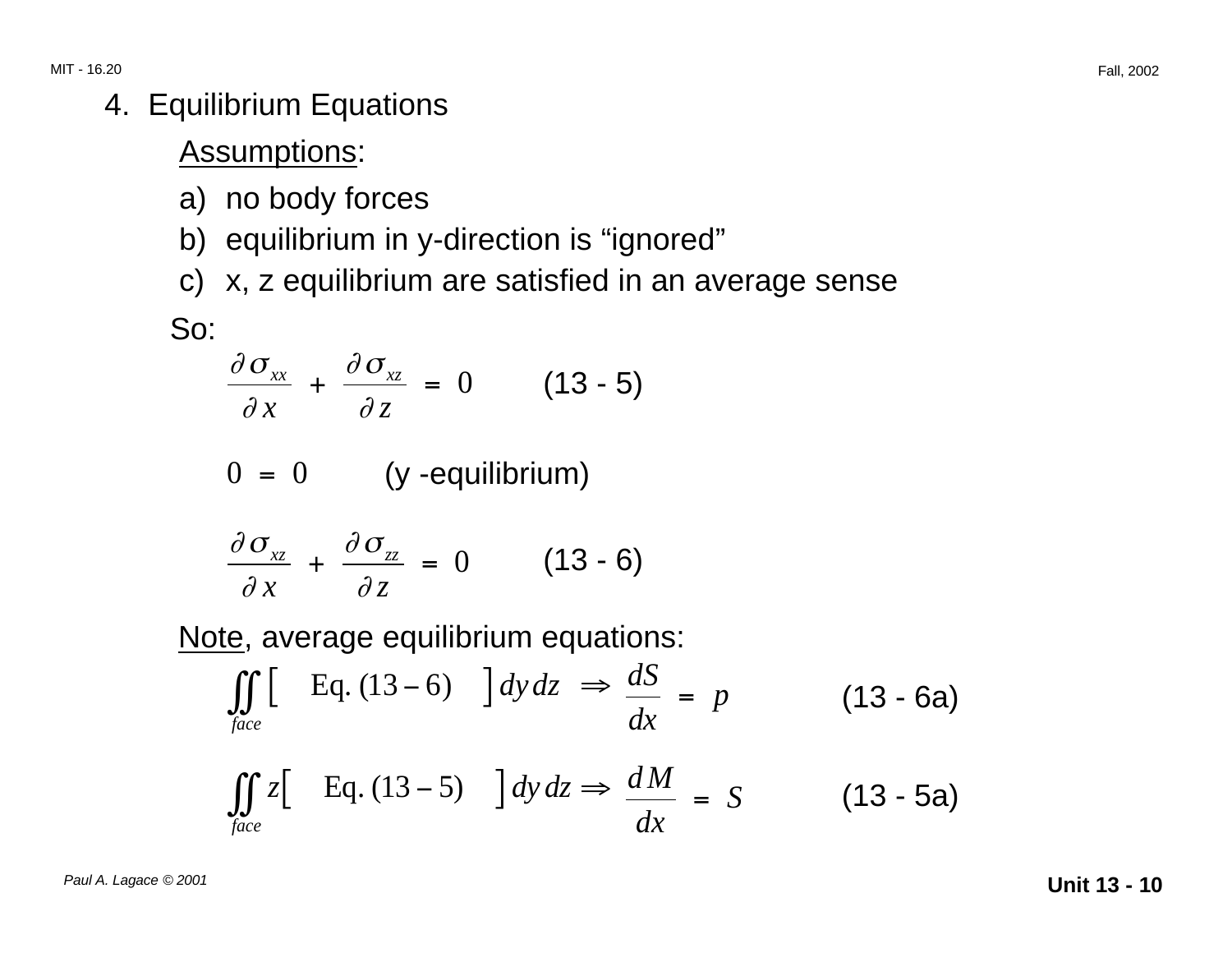These are the Moment, Shear, Loading relations where the stress resultants are: *h*

Axial Force

\n
$$
F = \int_{-\frac{h}{2}}^{\frac{h}{2}} \sigma_{xx} b \, dz \qquad (13-7)
$$
\nShear Force

\n
$$
S = -\int_{-\frac{h}{2}}^{\frac{h}{2}} \sigma_{xz} b \, dz \qquad (13-8)
$$
\nBending Moment

\n
$$
M = -\int_{-\frac{h}{2}}^{\frac{h}{2}} z \sigma_{xx} b \, dz \qquad (13-9)
$$

**Figure 13.8 Representation of Moment, Shear and Loading on a beam** 

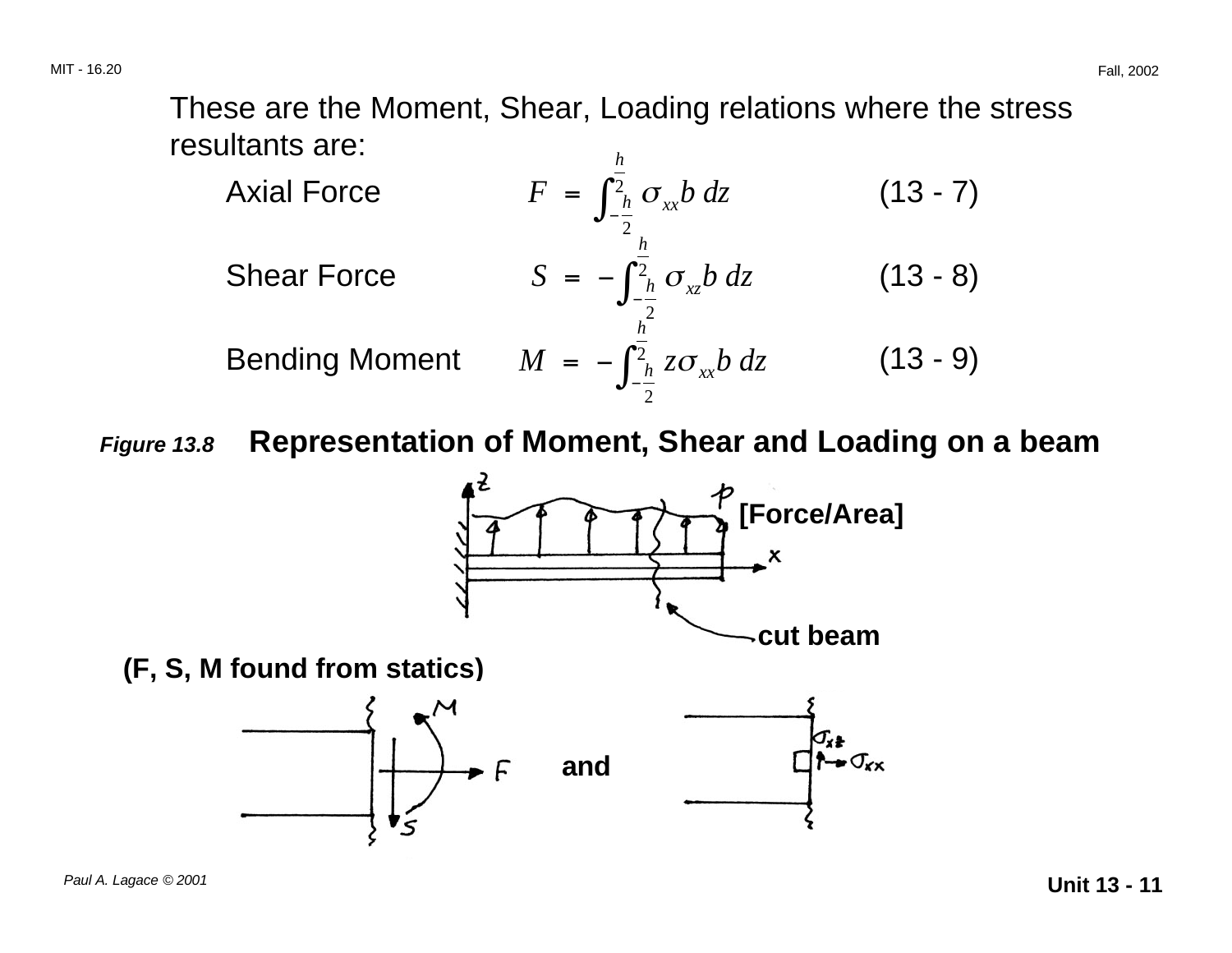So the final important equations of Simple Beam Theory are:

$$
\varepsilon_{xx} = -z \frac{d^2 w}{dx^2} = \frac{\partial u}{\partial x} \qquad (13-3)
$$
\n
$$
\varepsilon_{xx} = \frac{\sigma_{xx}}{E} \qquad (13-4)
$$
\n
$$
\frac{dS}{dx} = p \qquad (13-6a)
$$
\n
$$
\frac{dM}{dx} = S \qquad (13-5a)
$$

--> How do these change if the material is orthotropic?

We have assumed that the properties along x dominate and have ignored  $\varepsilon_{yy}$ , etc.

Thus, use  $E_1$  in the above equations.

**But**, approximation may not be as good since

 $\varepsilon_{yy}$ ,  $\varepsilon_{zz}$ ,  $\varepsilon_{xz}$  may be large and really not close enough to zero to be assumed approximately equal to zero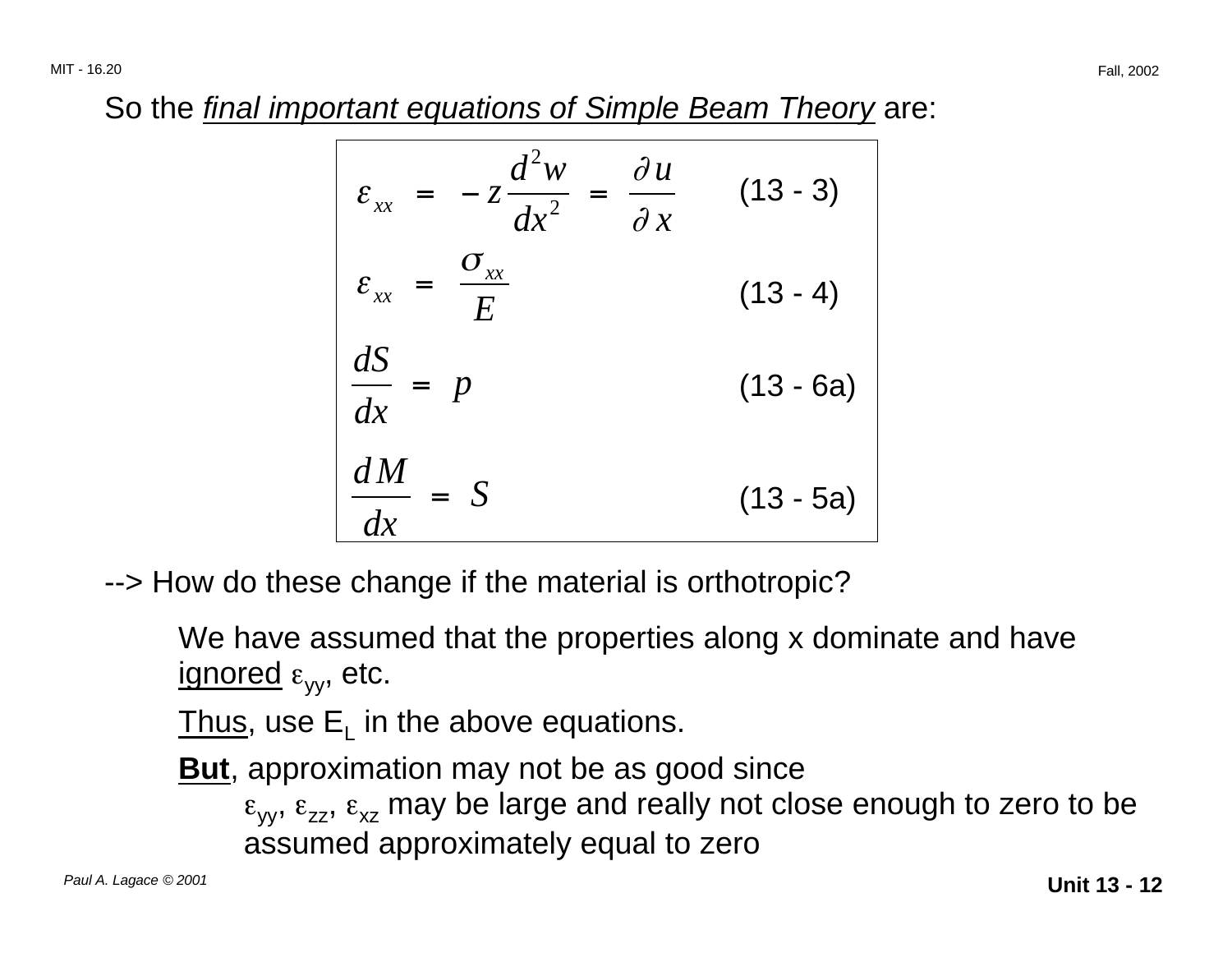#### Solution of Equations

using (13 - 3) and (13 - 4) we get:

$$
\sigma_{xx} = E \varepsilon_{xx} = -Ez \frac{d^2 w}{dx^2} \qquad (13-10)
$$

Now use this in the expression for the axial force of equation (13 - 7):

$$
F = -E \frac{d^2 w}{dx^2} \int_{-\frac{h}{2}}^{\frac{h}{2}} z b \, dz
$$

$$
= -E \frac{d^2 w}{dx^2} \frac{z^2}{2} b \Bigg]_{-\frac{h}{2}}^{\frac{h}{2}} = 0
$$

#### **No axial force in beam theory**

(Note: something that carries axial and bending forces is known as a beam-column)

Now place the stress expression (13 - 10) into the moment equation (13 - 9):

$$
M = E \frac{d^2 w}{dx^2} \int_{-\frac{h}{2}}^{\frac{h}{2}} z^2 b \, dz
$$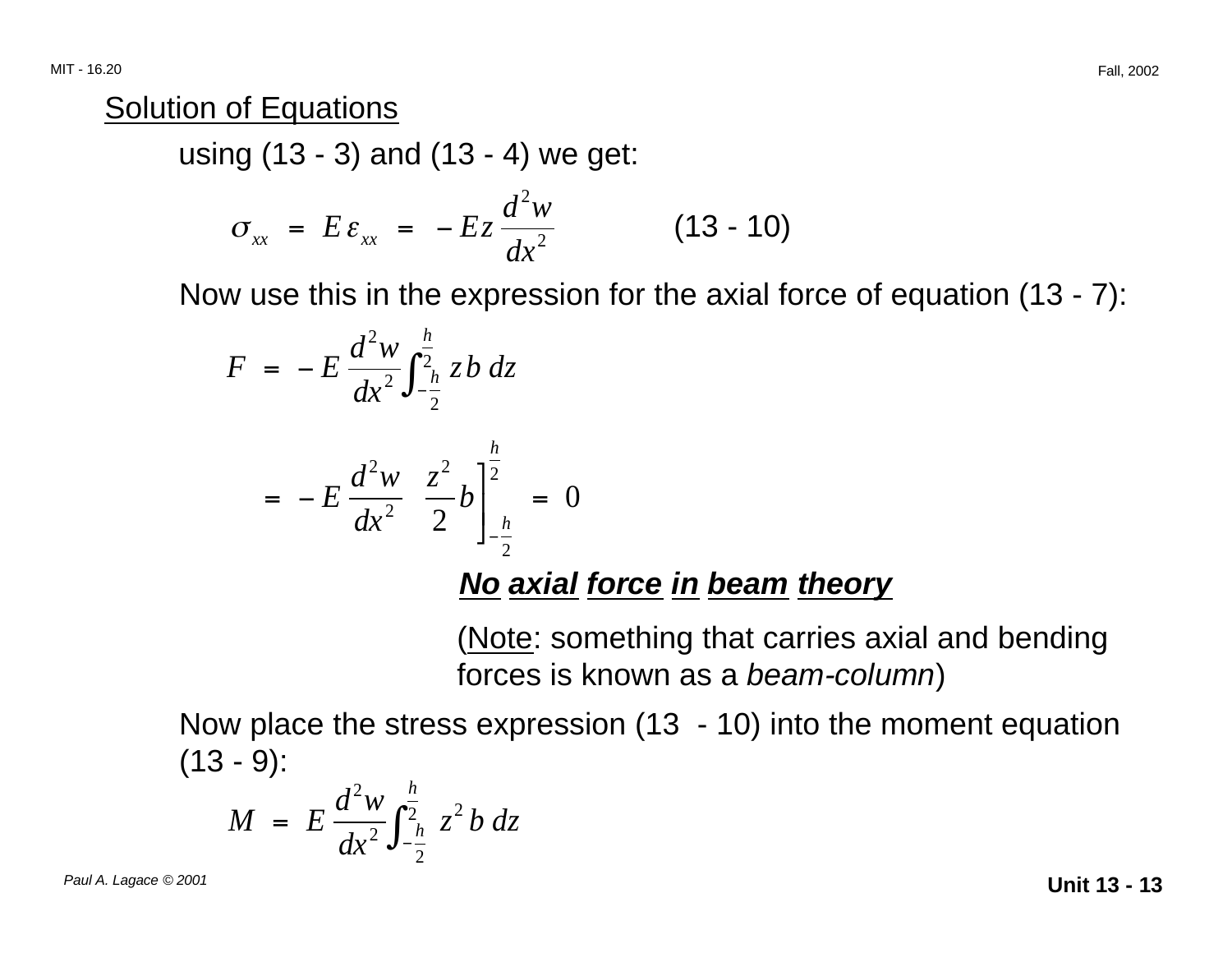definition: 
$$
I = \int_{-\frac{h}{2}}^{\frac{h}{2}} z^2 b dz
$$
 moment of inertia of cross-section

for rectangular cross-section:

$$
I = \frac{bh^3}{12}
$$
 [length<sup>4</sup>]

Thus:

$$
M = EI \frac{d^2 w}{dx^2}
$$
 (13 - 11)

"Moment - Curvature Relation"

--> Now place equation (13 - 11) into equation (13 - 10) to arrive at:

$$
\sigma_{xx} = -Ez \frac{M}{EI}
$$
\n
$$
\Rightarrow \boxed{\sigma_{xx} = -\frac{Mz}{I}}
$$
\n(13 - 12)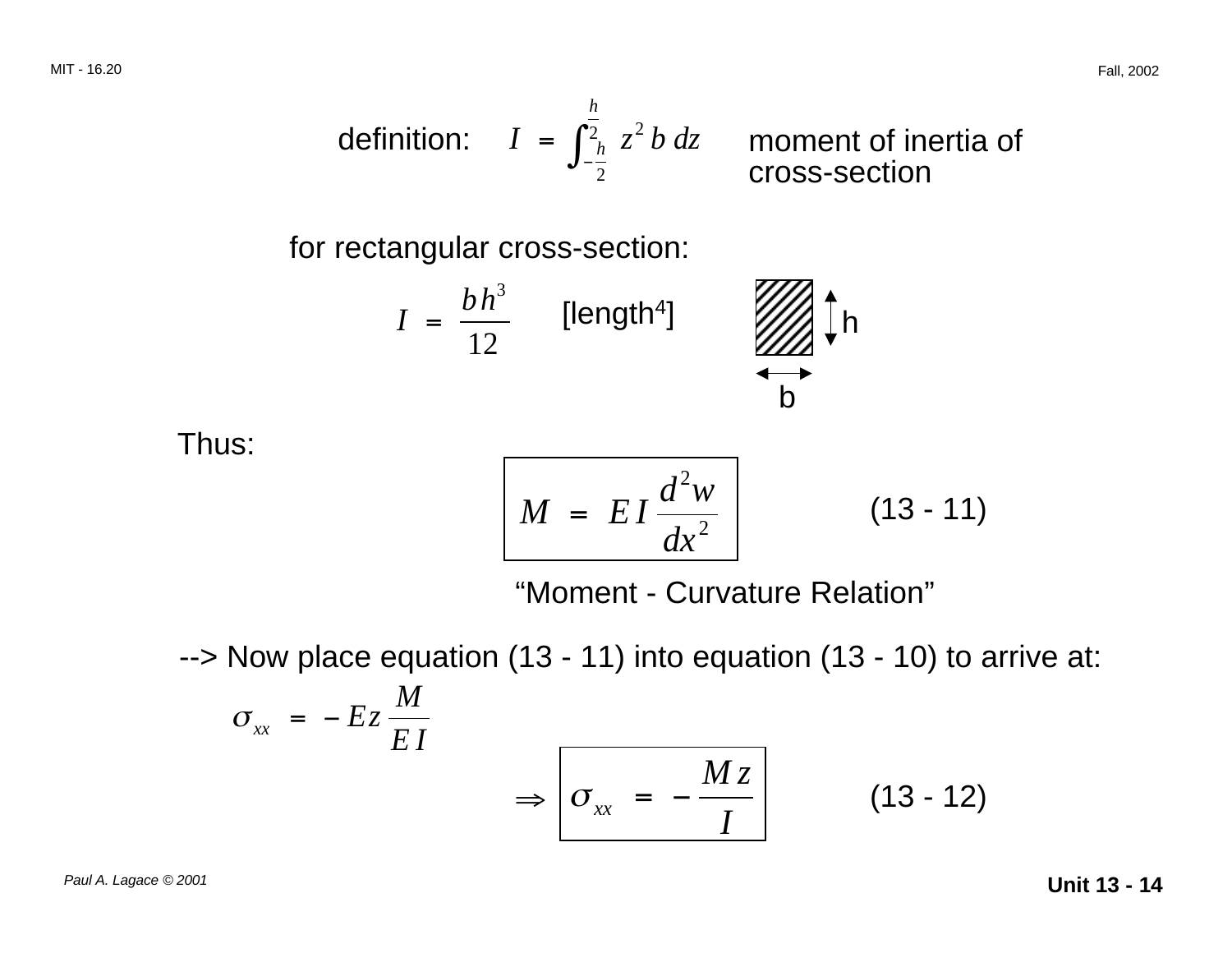Finally, we can get an expression for the shear stress by using equation (13 - 5):

$$
\frac{\partial \sigma_{xz}}{\partial z} = -\frac{\partial \sigma_{xx}}{\partial x} \tag{13-5}
$$

Multiply this by b and integrate from z to h/2 to get:

$$
\int_{z}^{\frac{h}{2}} b \frac{\partial \sigma_{xz}}{\partial z} dz = -\int_{z}^{\frac{h}{2}} \frac{\partial \sigma_{xx}}{\partial x} b dz
$$
  
\n
$$
\Rightarrow b \Big[ \underbrace{\sigma_{xz}(h/2) - \sigma_{xz}(z)}_{=0} \Big] = -\int_{z}^{\frac{h}{2}} \frac{\partial}{\partial x} \Big( -\frac{Mz}{I} \Big)_{=0} b dz
$$
  
\n(from boundary condition  
\nof no stress on top surface)  
\n
$$
= -\frac{z}{I} \frac{dM}{dx}
$$
  
\n
$$
= S
$$

$$
(13 - 13)
$$

This all gives:

$$
\Rightarrow \boxed{\sigma_{xz} = -\frac{SQ}{Ib}}
$$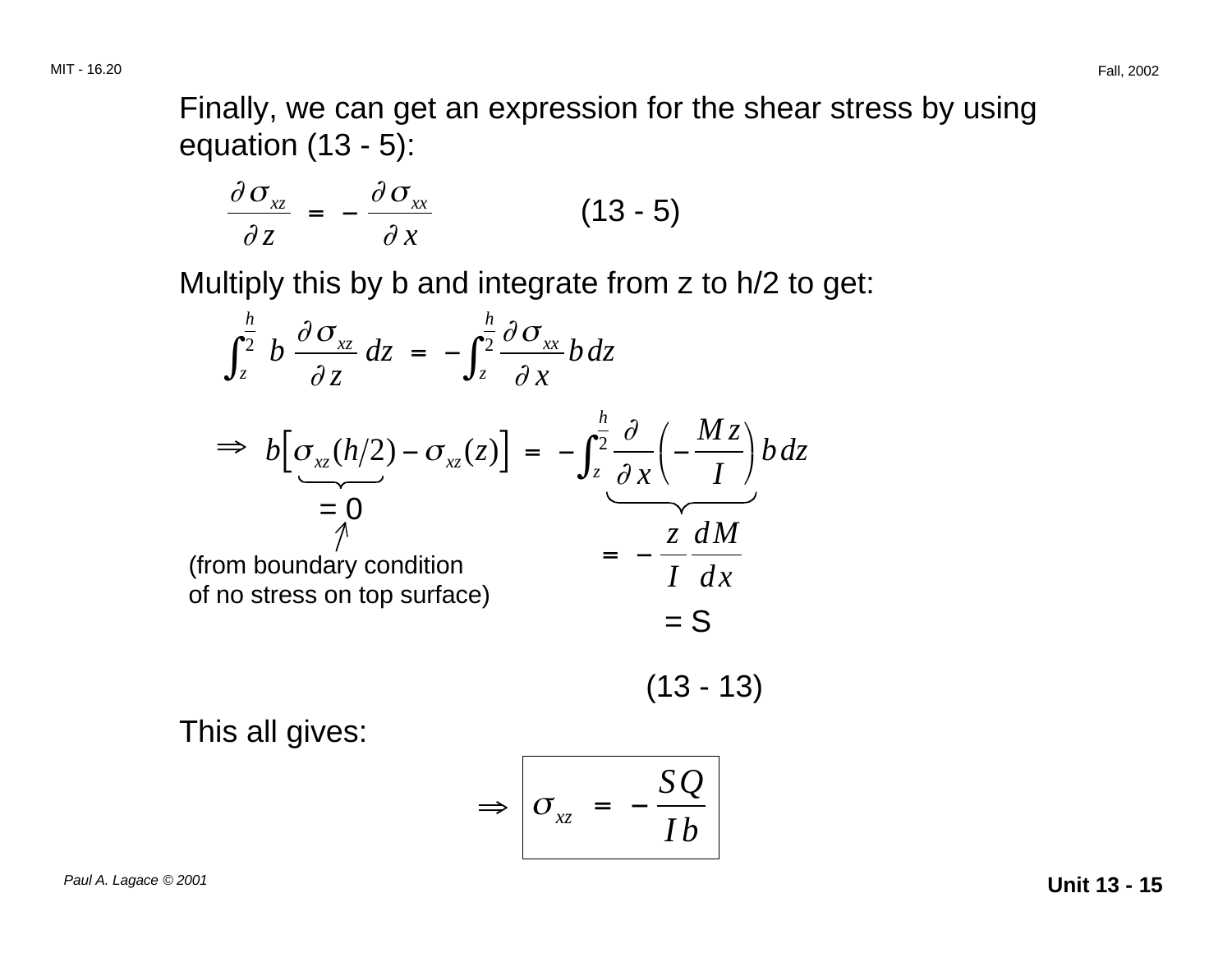where:  
\n
$$
Q = \int_{z}^{\frac{h}{2}} zb dz
$$
 = Moment of the area above the center

function of  $z$  -- maximum occurs at  $z = 0$ 

Summarizing:

*dS*  $\frac{1}{dx}$  = *p d M* = *S dx M <sup>z</sup>*  $\sigma_{xx}$  =  $-\frac{1}{I}$  $\sigma_{xz} = -\frac{SQ}{Ib}$  $M = EI \frac{d^2w}{dt^2}$  $dx^2$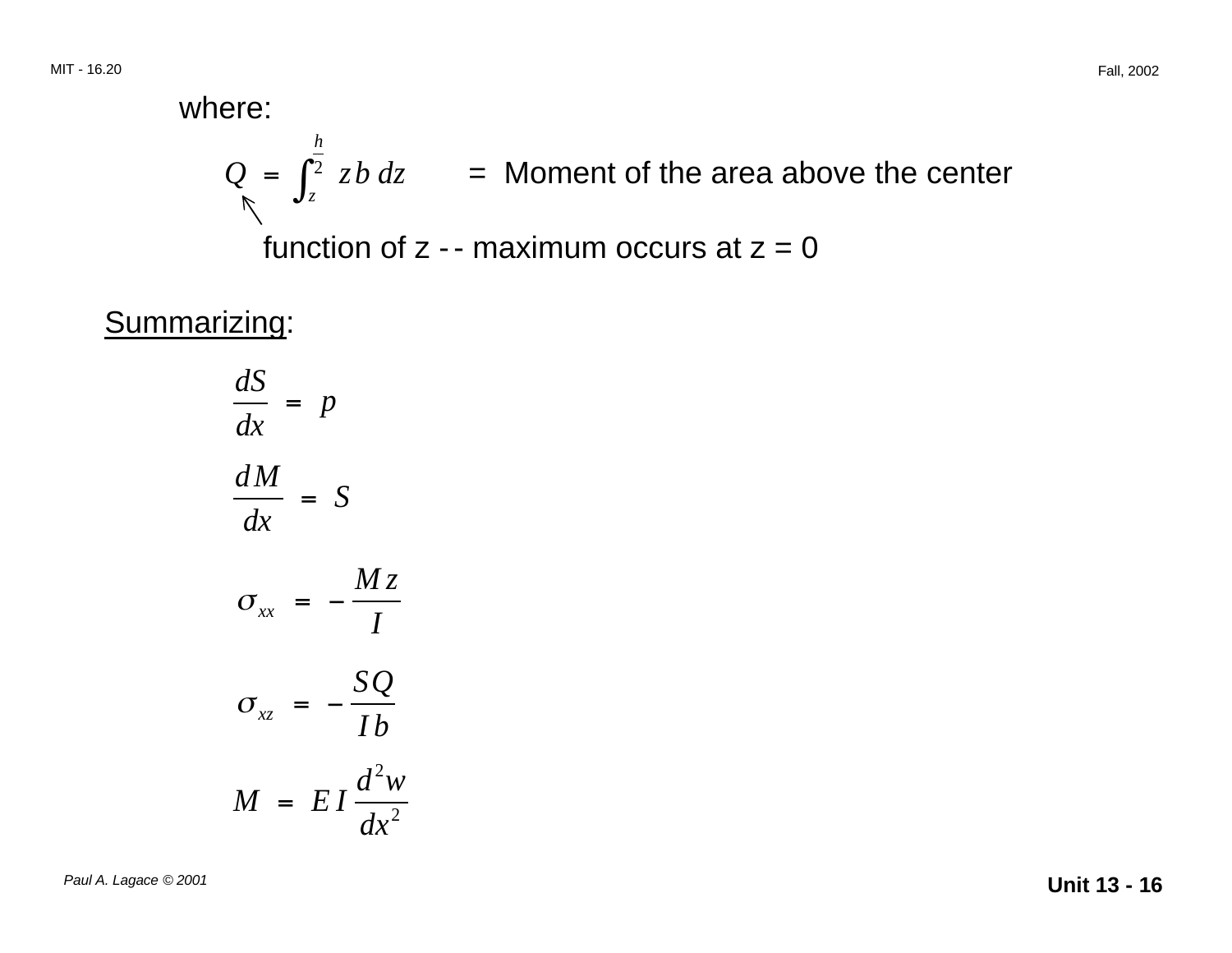#### Notes:

- $\sigma_{xx}$  is linear through thickness and zero at midpoint
- $\sigma_{xz}$  has parabolic distribution through thickness with maximum at midpoint
- Usually  $\sigma_{xx} \gg \sigma_{zz}$

#### **Solution Procedure**

- 1. Draw free body diagram
- 2. Calculate reactions
- 3. Obtain shear via (13 6a) and then  $\sigma_{xz}$  via (13 13)
- 4. Obtain moment via (13 5a) and then  $\sigma_{xx}$  via (13 12) and deflection via (13 - 11)

**NOTE:** steps 2 through 4 must be solved simultaneously if loading is indeterminate

Notes:

- • Same formulation for orthotropic material except
	- $\triangleright$  Use E<sub>L</sub>
	- $\triangleright$  Assumptions on  $\varepsilon_{\alpha\beta}$  may get worse
- Can also be solved via stress function approach